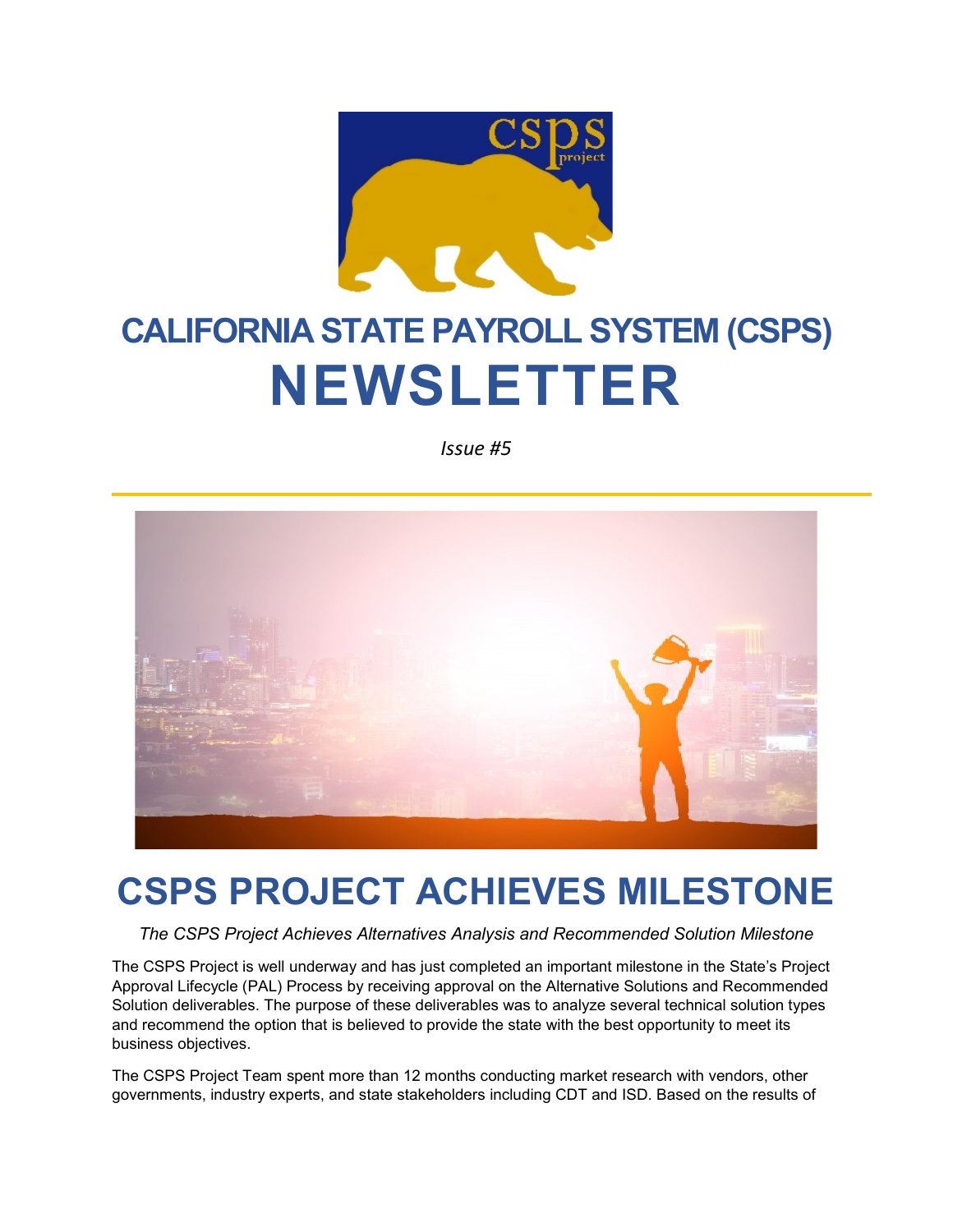that research, a COTS/MOTS solution type was chosen. A COTS/MOTS solution involves the procurement of a Commercial Off The Shelf (COTS) or Modified Off The Shelf (MOTS) software package and related integration services to support all functionality within CSPS scope.

The rationale for this recommendation emerges from the clear advantages provided by a commercial solution. Along with giving the state the best opportunity to meet its objectives, other advantages include a simplified technical architecture, faster time to benefit, ability to leverage the expertise of vendors and other states, more timely access to technology advances, and user acceptance.

While the decision to move forward with procuring a COTS/MOTS solution has been made, a vendor has not yet been selected. The CSPS Project Team will follow the state's procurement process to determine which product will most effectively meet the business needs of the state and its employees.

### **CHRIS' CORNER**

#### *A message from the CSPS Project Director*

As we closeout the 19/20 fiscal year, the CSPS Project Team and our partners have continued to show discipline and commitment by continuing to complete key project deliverables while still adjusting to a new style of working. The completion of the Alternative Analysis and Recommended Solution deliverables represents a major step forward for the CSPS Project and positions us to be on track to submit the Stage 2 Alternatives Analysis to the Department of Technology in mid-August.

I would like to thank all of the departments for their continued engagement in helping our team work through the development of requirements and business rules. In particular, a special thank you to the SCO Information



Services Division (ISD) for their continued partnership as we worked toward the completion of the Alternative Analysis and Recommended Solution deliverables. I would also like to thank our partners from CalHR, DOF, CDT, and GovOps for their continued participation on the Executive Steering Committee and willingness to partner on this complex but important project. As I have mentioned before, this is a statewide project that requires collective decision making from business owners of the services that are in scope. This level of collaboration will continue to ensure the correct individuals are included in the decision-making process and committed to the future direction.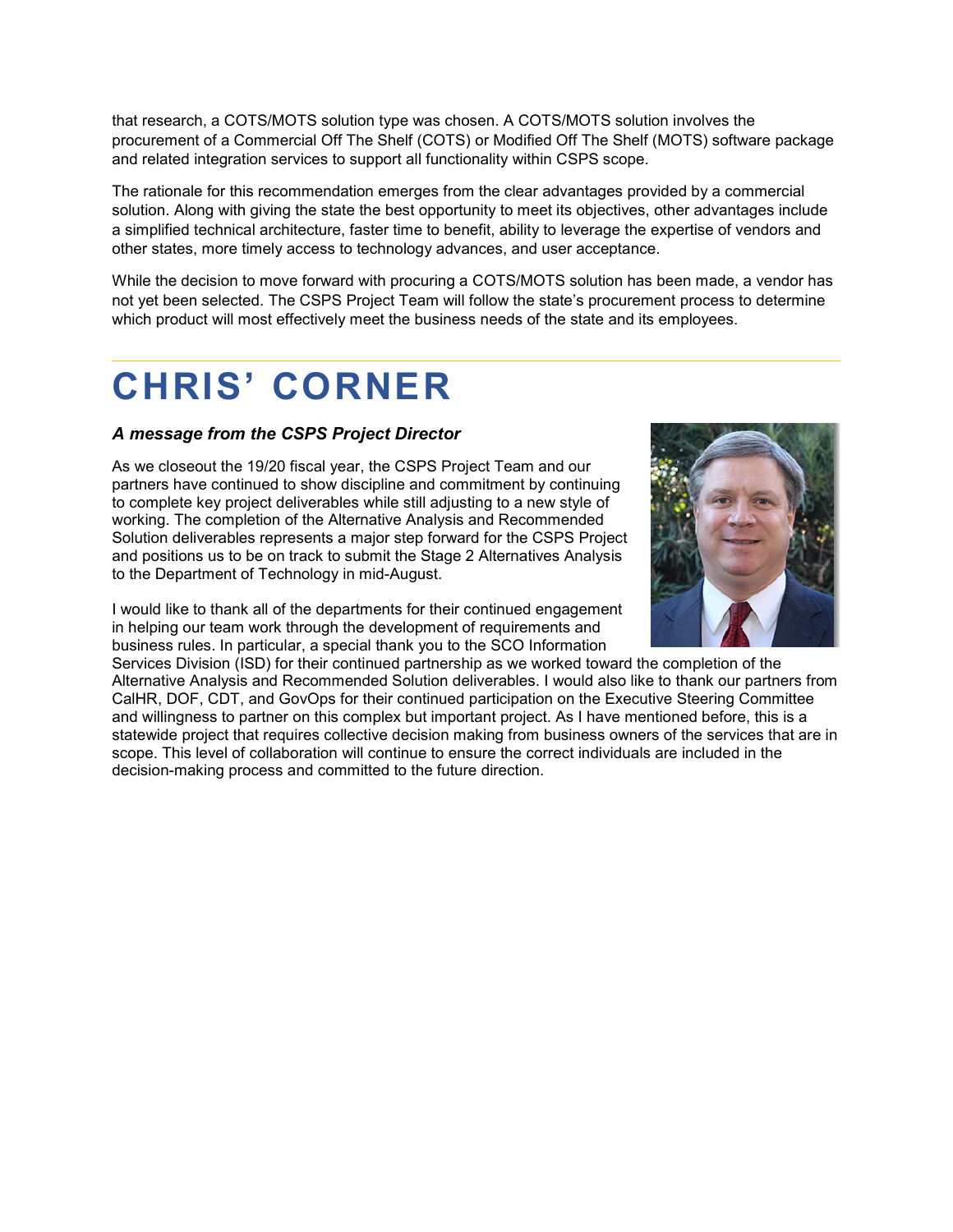## **CSPS SPOTLIGHT**

#### *Meet CSPS Project Manager Jennifer Burkett*

Jennifer Burkett is the Project Manager for the SCO California State Payroll System (CSPS) Project. Her management of the project began in January 2018 after having served as the Assistant Project Manager from September 2016 to December 2017. With 17 years of personnel and payroll experience in California State government, her range of expertise includes project management and human resource management. Previously, she served as the Project Manager of the Justice HR Project at the California Department of Justice from 2014 to 2016, Functional



Manager for the MyCalPAYS Project with the SCO from 2011 to 2014 and as a MyCalPAYS functional team member from 2006 to 2011. Jennifer received her Bachelor of Arts degree from the California State University, Sacramento in Human Resources Management, and received her Project Management Certification in 2014.



### **NEW TO THE CSPS PROJECT?**

*The Basics of the California State Payroll System Project*

The California State Payroll System (CSPS) Project will modernize the human resource management and payroll system used by 285,000+ state government employees to provide accurate and timely personnel and payroll services with quality customer service. SCO has developed and modified the current systems over time as the business requirements became more complex. As a result, SCO must exert an enormous amount of effort to maintain and modify the current systems to meet the ever-changing needs of California.

The objectives of the project are focused on providing user-friendly information that is validated timely to reduce rework. This includes enabling greater employee and manager self-service functionality for ease of use, such as online view capabilities for payroll, employment history, and tax information to name a